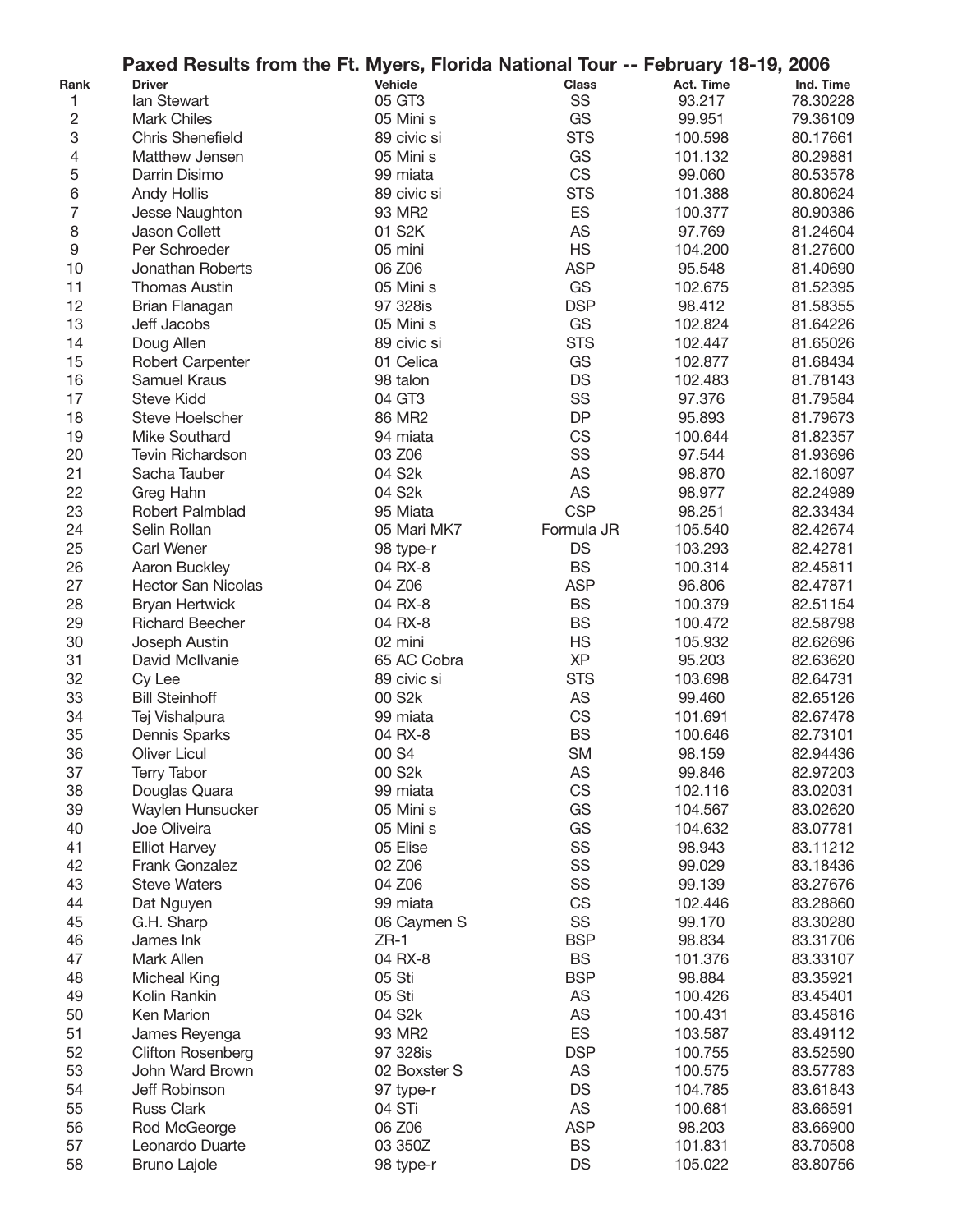| 59  | Steve Landstra           | 02 Z06              | SS               | 99.797  | 83.82948 |
|-----|--------------------------|---------------------|------------------|---------|----------|
| 60  | <b>Chuck Bolline</b>     | 04 RX-8             | <b>BS</b>        | 102.139 | 83.95826 |
| 61  | <b>Andy Clark</b>        | 05 Elise            | SS               | 99.975  | 83.97900 |
| 62  | Keith Robertson          | 05 S2k              | AS               | 101.243 | 84.13293 |
| 63  | Jeffrey Blumenthal       | 95 Mk7              | <b>FM</b>        | 94.893  | 84.17009 |
| 64  | <b>Donald Barnes</b>     | 06 Caymen S         | SS               | 100.212 | 84.17808 |
| 65  | Steve Burger             | 01 Z06              | SS               | 100.310 | 84.26040 |
| 66  | Joseph Regner            | 05 mini s           | <b>STX</b>       | 104.822 | 84.27690 |
| 67  | <b>Rick Sleeper</b>      | 99 miata            | CS               | 103.704 | 84.31135 |
| 68  | Ron Foley                | 04 mini             | <b>HS</b>        | 108.387 | 84.54186 |
| 69  | <b>Adam Breakly</b>      | 04 Z06              | SS               | 100.649 | 84.54516 |
| 70  | <b>Steven Rankins</b>    | 06 Sti              | STU              | 103.117 | 84.55594 |
| 71  | David Schnoerr           | 04 M3               | AS               | 101.775 | 84.57502 |
| 72  | Jamal Nardini            | 05 S <sub>2</sub> k | AS               | 101.930 | 84.70383 |
| 73  | Wendi Allen              | 04 RX-8             | <b>BSL</b>       |         |          |
|     |                          |                     |                  | 103.121 | 84.76546 |
| 74  | Craig Wilcox             | 05 mini s           | <b>STX</b>       | 105.474 | 84.80110 |
| 75  | <b>Bryce Merideth</b>    | 04 330              | <b>STX</b>       | 105.492 | 84.81557 |
| 76  | Robert Belvoir           | 86 MR2              | <b>DP</b>        | 99.457  | 84.83682 |
| 77  | Peter Varga              | 83 Cobra R          | <b>ESP</b>       | 102.625 | 84.97350 |
| 78  | David Lehman             | 04 Z06              | <b>ASP</b>       | 99.809  | 85.03727 |
| 79  | Dale Bahr                | 04 Sti              | STU              | 103.713 | 85.04466 |
| 80  | Kimberly Schrioeder      | 05 mini             | <b>HS</b>        | 109.034 | 85.04652 |
| 81  | David Bruener            | 04 Sti              | STU              | 103.754 | 85.07828 |
| 82  | Barbara Beecher          | 04 Miata            | <b>BSL</b>       | 103.554 | 85.12139 |
| 83  | Joshua Feingold          | 93 spec miata       | <b>DSP</b>       | 102.706 | 85.14327 |
| 84  | Joshua Morgan            | 84 318i             | <b>FSP</b>       | 104.606 | 85.14928 |
| 85  | Al Aberson               | 01 IS300            | <b>DS</b>        | 106.710 | 85.15458 |
| 86  | John Darrow              | 00 Miata            | CS               | 104.775 | 85.18208 |
| 87  | Joan Clark               | 01 Z06              | <b>SSL</b>       | 101.440 | 85.20960 |
| 88  | Matt Gast                | 00 S2k              | <b>AS</b>        | 102.558 | 85.22570 |
| 89  | Norman Fucini            | 03 EZ Kart          | Formula 125      | 91.009  | 85.27543 |
| 90  | <b>Alann Gross</b>       | 06 mini s           | GS               | 107.520 | 85.37088 |
| 91  | Daniel Menendez          | 91 Civic Si         | <b>CSP</b>       | 101.949 | 85.43326 |
| 92  | Marc LoGiudice           | 00 Mustang GT       | <b>FS</b>        | 106.175 | 85.47088 |
| 93  | John Reamer              | 86 civic            | EP               | 99.642  | 85.49284 |
| 94  | Gary Merideth            | 04 330ci            | <b>STX</b>       | 106.335 | 85.49334 |
| 95  | James Bledsoe            | 01 MR2              | SM <sub>2</sub>  | 100.139 | 85.51871 |
| 96  | Jodi Bradley             | 06 mini s           | <b>GSL</b>       | 107.937 | 85.70100 |
| 97  | Mical Fountain           | 04 R32              | <b>DSP</b>       | 103.429 | 85.74264 |
| 98  | <b>Edward Champagnie</b> | 03 GTi              | GS               | 108.108 | 85.83775 |
| 99  | Jeffery Pilson           | <b>Crx</b>          | STS <sub>2</sub> | 107.054 | 85.85731 |
| 100 | Micheal Cavanaugh        | 03 350Z             | <b>BS</b>        | 104.459 | 85.86530 |
| 101 | Martin Southard          | 99 miata            | <b>CS</b>        | 105.668 | 85.90808 |
| 102 | Greg Hahn                | 05 neon ACR         | DS               | 107.694 | 85.93981 |
| 103 | William Maham            | 05 Sti              | STU              | 105.031 | 86.12542 |
| 104 | Rene Baoia               | 00 Birel 125        | Formula 125      | 91.917  | 86.12623 |
|     | <b>Richard McLean</b>    | 71 Datsun 510       | <b>FSP</b>       |         |          |
| 105 |                          |                     |                  | 105.842 | 86.15539 |
| 106 | Jason Brown              | 05 STi              | <b>SM</b>        | 101.979 | 86.17226 |
| 107 | Jeff Wetzel              | 03 S2k              | AS               | 103.746 | 86.21293 |
| 108 | Remzi Antypas            | 77 Sirocco          | <b>SM</b>        | 102.037 | 86.22127 |
| 109 | David McLean             | 05 mini             | <b>HS</b>        | 110.629 | 86.29062 |
| 110 | <b>Bruce Wentzel</b>     | 89 Corvette         | <b>BSP</b>       | 102.440 | 86.35692 |
| 111 | Anthony Adams            | 91 miata            | STS <sub>2</sub> | 107.820 | 86.47164 |
| 112 | Jeff Akomer              | 05 EVO MR           | <b>SM</b>        | 102.519 | 86.62856 |
| 113 | Dustin Graham            | 03 350Z             | <b>BS</b>        | 105.481 | 86.70538 |
| 114 | Jorge Irala              | <b>WRX</b>          | <b>STX</b>       | 107.846 | 86.70818 |
| 115 | <b>Ted Visscehr</b>      | 78 Sirocco          | <b>SM</b>        | 102.656 | 86.74432 |
| 116 | Jonathan McCallister     | 06 Sti              | STU              | 105.855 | 86.80110 |
| 117 | Paul Ward                | 00 Miata            | <b>CS</b>        | 106.849 | 86.86824 |
| 118 | Scott Hurley             | 04 Z06              | SS               | 103.481 | 86.92404 |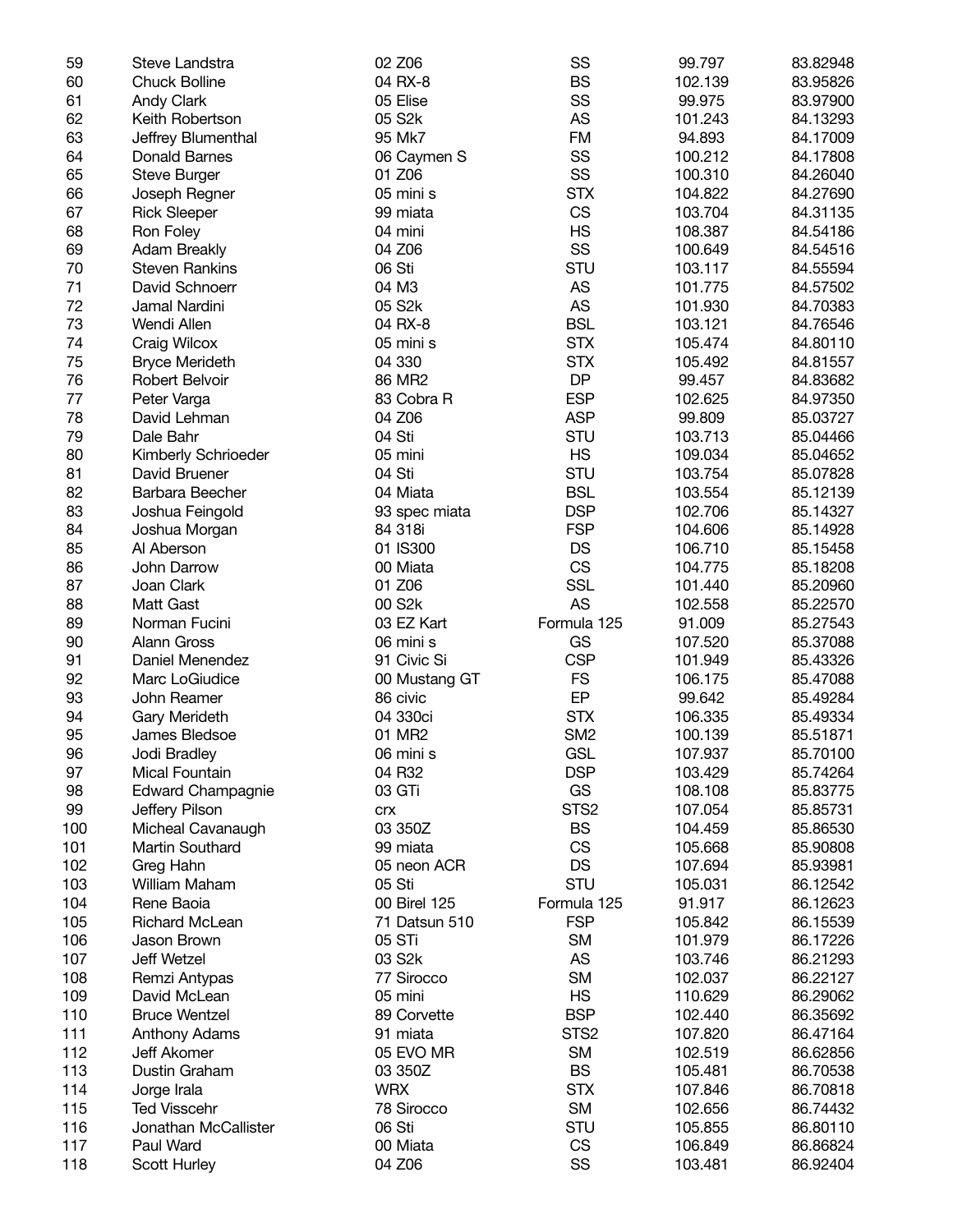| 119 | Roberta Wetzel         | 03 S <sub>2</sub> k | AS              | 104.612 | 86.93257 |
|-----|------------------------|---------------------|-----------------|---------|----------|
| 120 | Thomas Hiromoto        | 04 Sti              | <b>STU</b>      | 106.105 | 87.00610 |
| 121 | Robert Chrismas        | 87 CRX              | EP              | 101.533 | 87.11531 |
| 122 | <b>Andrew Cordeiro</b> | 75 Scirocco         | EM              | 98.964  | 87.18728 |
| 123 | Jose Martinez          | 03 WRX              | <b>SM</b>       | 103.256 | 87.25132 |
| 124 | Peter Smith            | 00 S <sub>2</sub> k | <b>AS</b>       | 105.001 | 87.25583 |
| 125 | Ronald Assee           | 99 sentra           | <b>STU</b>      | 106.415 | 87.26030 |
| 126 | Mark Strong            | 02 ACR              | <b>STS</b>      | 109.497 | 87.26911 |
| 127 | Paul Ritchie           | 04 Sti              | <b>BSP</b>      | 103.594 | 87.32974 |
| 128 | Peter Leir             | 05 GT3              | SS              | 104.053 | 87.40452 |
|     |                        |                     | GS              |         |          |
| 129 | Jeff Bradley           | 06 mini s           |                 | 110.083 | 87.40590 |
| 130 | Tom Gorman             | 03 Protege          | <b>DSP</b>      | 105.648 | 87.58219 |
| 131 | <b>William Cook</b>    | 05 STi              | <b>BSP</b>      | 103.991 | 87.66441 |
| 132 | Marc Normandin         | 98 type-r           | <b>STU</b>      | 106.986 | 87.72852 |
| 133 | Aaron Schuelke         | 91 Prelude          | <b>DSP</b>      | 105.876 | 87.77120 |
| 134 | <b>Bret Clemenzi</b>   |                     | <b>DSP</b>      | 105.904 | 87.79442 |
| 135 | Gordon Sabga           | 03 EVO              | <b>STU</b>      | 107.175 | 87.88350 |
| 136 | Jimmy Joekstra         | 95 Miata            | <b>CSP</b>      | 104.905 | 87.91039 |
| 137 | Howard Sharf           | <b>85 CRX</b>       | <b>CSP</b>      | 105.026 | 88.01179 |
| 138 | Joshua Sandel          | 01 2.5RS            | <b>DSP</b>      | 106.178 | 88.02156 |
| 139 | Jason Huepenbecker     | 03 Mustang GT       | <b>FS</b>       | 109.376 | 88.04768 |
| 140 | Diane Wood-Austin      | 05 Mini s           | <b>GSL</b>      | 110.950 | 88.09430 |
| 141 | Jack Hall              | 85 Corvette         | <b>BSP</b>      | 104.677 | 88.24271 |
| 142 | James Flaumenbaum      | 03 miata            | <b>CS</b>       | 108.773 | 88.43245 |
| 143 | John LE                | 94 camaro           | GS              | 111.508 | 88.53735 |
| 144 | David Hutter           | 95 Mustang          | <b>ESP</b>      | 107.018 | 88.61090 |
|     |                        |                     | SS              |         |          |
| 145 | Malcolm Lawson         | 05 Elise            |                 | 105.606 | 88.70904 |
| 146 | <b>Brad Klein</b>      | 85 Z28              | <b>CP</b>       | 103.694 | 88.76206 |
| 147 | Dan Wagner             | 01 Z06              | SS              | 106.051 | 89.08284 |
| 148 | Jason Ott              | 00 Passat           | <b>SM</b>       | 105.601 | 89.23285 |
| 149 | Mary Wentzel           | 89 Corvette         | <b>BSPL</b>     | 105.875 | 89.25263 |
| 150 | <b>Bill Coffey</b>     | 71 240Z             | FP              | 103.660 | 89.45858 |
| 151 | Michael Brigham        | 95 M3               | <b>BS</b>       | 108.854 | 89.47799 |
| 152 | Gerald Crump           | 05 mini s           | <b>STX</b>      | 111.298 | 89.48359 |
| 153 | Marc Porschke          | 95 Mk7              | <b>FM</b>       | 101.020 | 89.60474 |
| 154 | Patsy Tabor            | 00 S <sub>2</sub> k | <b>ASL</b>      | 107.836 | 89.61172 |
| 155 | Jason Ball             | 94 miata            | ES              | 111.279 | 89.69087 |
| 156 | Jason Minehart         | 93 civic si         | <b>STX</b>      | 111.577 | 89.70791 |
| 157 | Bert Foschini          | 00 Corvette         | SM <sub>2</sub> | 105.225 | 89.86215 |
| 158 | Larry Fenley           | 01 Z06              | SS              | 106.982 | 89.86488 |
| 159 | Jason Ruggles          | 06 A3               | GS              | 113.270 | 89.93638 |
| 160 | David Albin            | 99 miata            | <b>CS</b>       | 110.637 | 89.94788 |
|     | Micheal Lawson         | 05 350Z             | <b>BS</b>       |         |          |
| 161 |                        |                     |                 | 109.568 | 90.06490 |
| 162 | Jeremy Warwin          | 04 WRX              | <b>STX</b>      | 112.029 | 90.07132 |
| 163 | <b>Trace Hance</b>     | 96 coyote widetrack | Formula JR      | 115.354 | 90.09147 |
| 164 | Selin Rollan           | 06 Z06              | <b>ASP</b>      | 106.428 | 90.67666 |
| 165 | <b>Rick Blair</b>      | 88 MR2              | <b>CSP</b>      | 108.212 | 90.68166 |
| 166 | <b>Russell Silber</b>  | 90 Miata            | EM              | 103.177 | 90.89894 |
| 167 | <b>Adren Hance</b>     | 75 Triumph TR06     | <b>FSP</b>      | 112.170 | 91.30638 |
| 168 | John Lawson            | 04 STi              | AS              | 109.890 | 91.31859 |
| 169 | Mikael Edstrom         | 00 Corvette         | SM <sub>2</sub> | 107.037 | 91.40960 |
| 170 | <b>Richard Evans</b>   | 04 Sti              | <b>STU</b>      | 112.014 | 91.85148 |
| 171 | <b>Bryan Farmer</b>    | 95 240sx            | <b>STS</b>      | 115.328 | 91.91642 |
| 172 | Mary Bahr              | 04 Sti              | <b>STUL</b>     | 112.098 | 91.92036 |
| 173 | Nikki Lindell          | 00 Celica GT        | <b>GSL</b>      | 115.916 | 92.03730 |
| 174 | <b>Tim Reardon</b>     | 89 RX-7             | <b>CSP</b>      | 109.930 | 92.12134 |
| 175 | Chi Ho                 | 04 STi              | <b>FP</b>       | 106.770 | 92.14251 |
|     |                        |                     | <b>CSL</b>      |         |          |
| 176 | <b>Becky Rash</b>      | 06 miata            |                 | 113.642 | 92.39095 |
| 177 | Steven Kaufman         | 04 RSX-S            | <b>CSP</b>      | 110.601 | 92.68364 |
| 178 | Jeanne Darrow          | 00 Miata            | <b>CSL</b>      | 114.221 | 92.86167 |